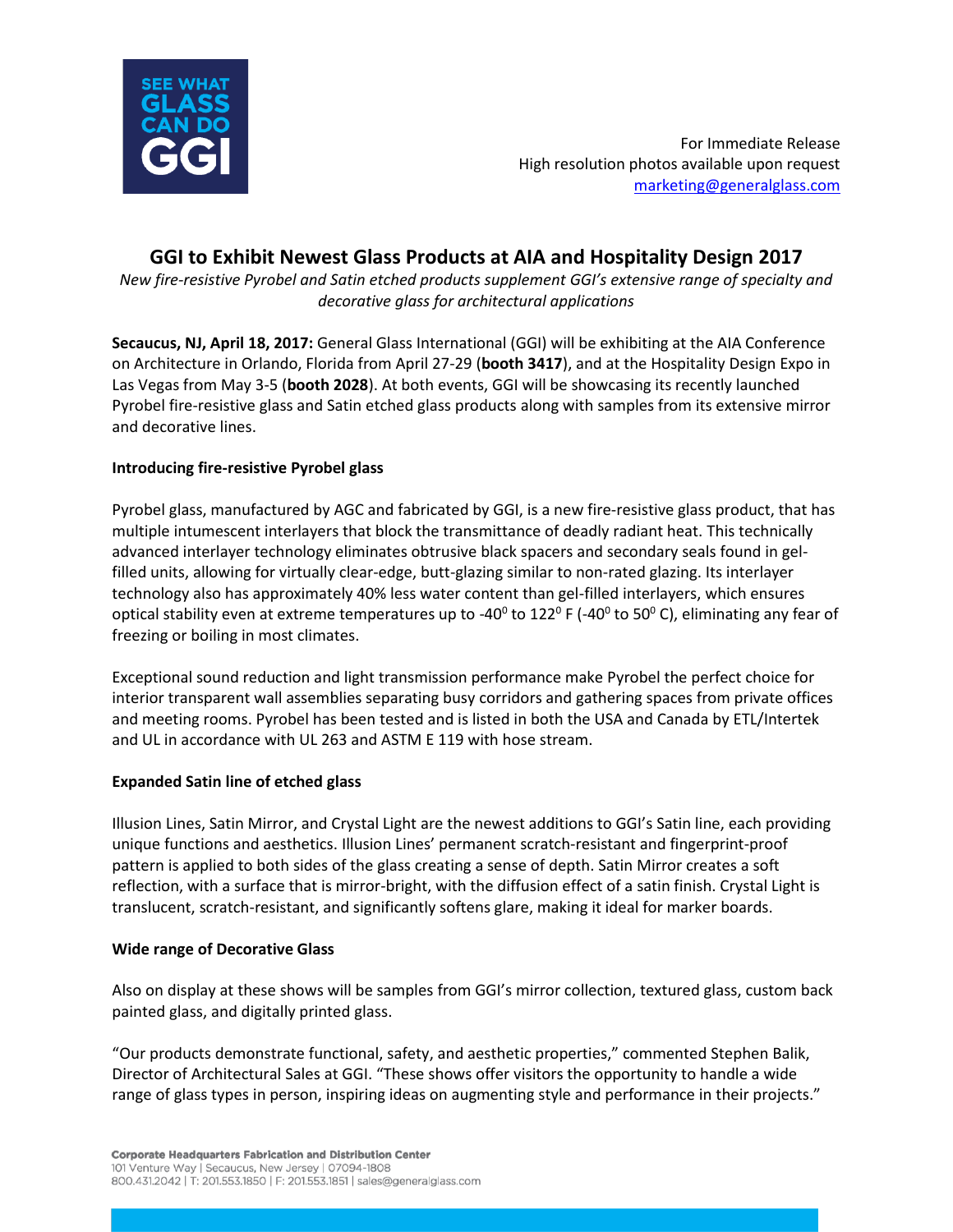

For Immediate Release High resolution photos available upon request [marketing@generalglass.com](mailto:marketing@generalglass.com?subject=AIA%20high%20resolution%20photos)

#### **About GGI**

GGI offers the widest range of high-quality custom fabricated, specialty and float glass products available from a single expert source. With our comprehensive custom fabrication and case distribution services, and extensive offering of picture frame glass, we empower our customers to do more with glass. In business for nearly 120 years, GGI is owned and managed by the fifth generation of the founding family, providing unmatched experience, knowledge and dedication to excellence. The GGI headquarters, with a 120,000 sq. ft. fabrication plant and 95,000 sq. ft. distribution center, in Secaucus, NJ provides a high-capacity base from which it serves customers nationwide. Visit: [www.generalglass.com](http://www.generalglass.com/)